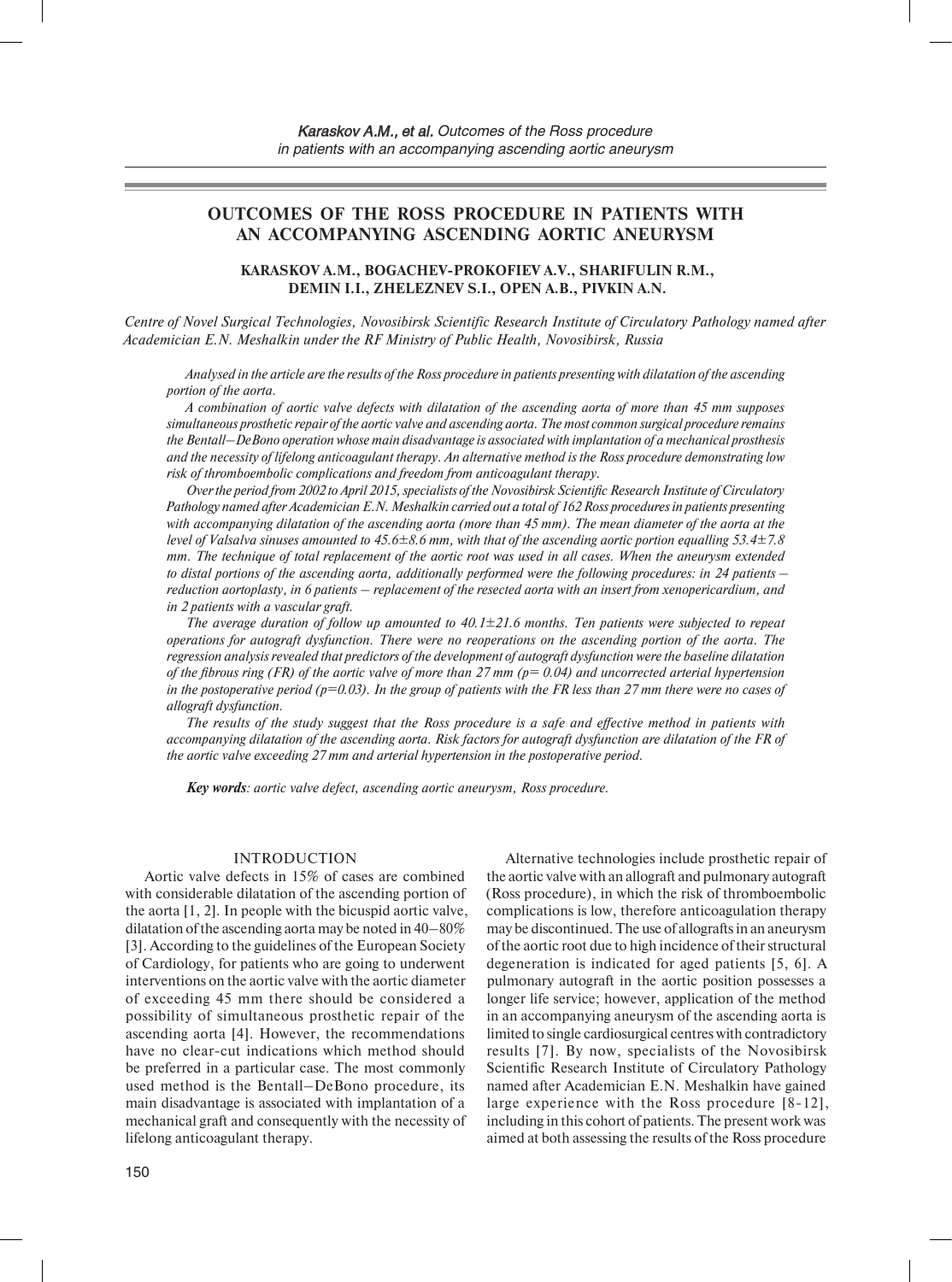| Table 1<br>Preoperative characteristics of patients                                                                                                                   |                                              |                                          |  |  |  |
|-----------------------------------------------------------------------------------------------------------------------------------------------------------------------|----------------------------------------------|------------------------------------------|--|--|--|
| Parameter                                                                                                                                                             | Number, n                                    | $\frac{0}{0}$                            |  |  |  |
| Gender<br>Male<br>Female                                                                                                                                              | 134<br>28                                    | 82,7<br>17,3                             |  |  |  |
| Etiology<br>Bicuspid aortic valve<br>CRHD<br>Infective endocarditis<br>Degenerative defect<br>Prosthetic dysfunction<br>Connective tissue dysplasia                   | 79<br>43<br>12<br>12<br>$\mathfrak{p}$<br>14 | 48,8<br>26,5<br>7,4<br>7,4<br>1,2<br>8.6 |  |  |  |
| Haemodynamic variant<br><b>Stenosis</b><br>Insufficiency<br><b>Combined defect</b><br>Prosthetic dysfunction                                                          | 65<br>74<br>21<br>$\overline{2}$             | 40,1<br>45.7<br>13,0<br>1,2              |  |  |  |
| Prior operations<br>Prosthetic repair of the aortic valve<br>Balloon valvulodilatation of the AV<br>Resection of aortic coarctation<br><b>PTCA</b>                    | 3<br>1<br>1<br>$\overline{2}$                | 1,85<br>0,6<br>0,6<br>1,2                |  |  |  |
| FC HF (according to the NYHA<br>classification)<br>Ш<br>Ш<br>IV                                                                                                       | 7<br>55<br>95<br>5                           | 4,3<br>34,0<br>58,6<br>3,1               |  |  |  |
| Left ventricular ejection fraction<br>> 50%<br>$< 50\%$                                                                                                               | 137<br>25                                    | 84.6<br>15,4                             |  |  |  |
| Note: CRHD - chronic rheumatic heart disease; AV - aortic valve; FC HF - functional<br>class of heart failure; PTCA - percutaneous transluminal coronary angioplasty. |                                              |                                          |  |  |  |

in patients with dilatation of the ascending aorta and analysing the predictors of unsatisfactory outcomes.

### MATERIALS AND METHODS

Over the period from 2002 to April 2015 specialists of the Novosibirsk Scientific Research Institute of Circulatory Pathology named after Academician E.N. Meshalkin performed a total of 756 Ross procedures in adult patients over 16 years old. We carried out a retrospective analysis of the results of correction in 162 patients with accompanying dilatation of the root ascending aorta ( $\geq 45$  mm). The mean age amounted to 51.0±10.7 years. General characteristics of the patients are shown in Table 1.

#### **Surgical technologies**

In all cases the Ross procedure was performed by means of the total root replacement technique with reimplantation of the coronary arteries ostia into the autograft (Table 2).

A peculiarity of exposing a pulmonary autograft in patients with an aortic aneurysm consists in the necessity of obtaining an autograft of an optimal length sufficient for maximally possible replacement of the altered ascending aorta. For this purpose, the pulmonary artery was cut immediately in front of the bifurcation. If the aneurysm

| Intraoperative data                                                                                                                                                              |            | Table 2                                      |
|----------------------------------------------------------------------------------------------------------------------------------------------------------------------------------|------------|----------------------------------------------|
| Parameter                                                                                                                                                                        | Value      | Number, n (%)                                |
| Duration of artificial circulation, min                                                                                                                                          | 183.5±30.1 |                                              |
| Aortic occlusion time, min                                                                                                                                                       | 138.9±23.9 |                                              |
| Cardioplegia:<br>Custodiol cardioplegia<br>Blood cardioplegia                                                                                                                    |            | 158 (97,5)<br>4(2,5)                         |
| Method of autograft implantation:<br>Uninterrupted suture<br>Separate U-shaped sutures                                                                                           |            | 158 (97,5)<br>4(2,5)                         |
| Interventions on the aorta:<br>Replacement of the aneurysm with a<br>pulmonary autograft<br>Reduction aortoplasty according to<br>Robicsek<br>Prosthetic repair of the ascending |            | 130 (80,2)<br>24 (14,8)                      |
| aorta with a xenograft<br>Prosthetic repair of the aorta with a<br>vascular graft<br>Prosthetic repair of the aortic arch                                                        |            | 6(3,7)<br>2(1,2)<br>1(0,6)                   |
| Baseline dilatation of the FR of the<br>aortic valve (≥27mm)                                                                                                                     |            | 101 (62.3)                                   |
| Reduction of the FR                                                                                                                                                              |            | 30 (18.5)                                    |
| Exoprosthetic repair of the autograft                                                                                                                                            |            | 3(1.85)                                      |
| Accompanying interventions<br>Aortocoronary bypass grafting<br>Mitral valve plasty<br>Tricuspid valve plasty<br>Radiofrequency fragmentation of                                  |            | 12(7,4)<br>9(5,6)<br>8(4,9)                  |
| the atria<br>Closure of IVSD/IASD<br>Ross-Konno operation                                                                                                                        |            | 8(4,9)<br>4(2,5)<br>2(1,2)                   |
| Reconstruction of the RVOT<br>Pulmonary homograft<br>Epoxy-treated xenoconduits<br>Glutaraldehyde-treated xenoconduits<br>PTFE conduit                                           |            | 38 (23,5)<br>105(64,8)<br>17(10,5)<br>1(0,6) |
| RVOT conduit mean diameter, mm                                                                                                                                                   | 26,7±1,1   |                                              |

*Note: FR – fibrous ring of the aortic valve; IVSD – interventricular septum defect; IASD – interatrial septum defect; RVOT – right ventricular outlet tract; PTFE – polytetrafluoroethylene.*

was located either at the level of the root or proximal third of the ascending aorta we simultaneously replaced the affected aortic valve and resected portion of the aorta with the pulmonary complex (130 patients). If the aneurysm extended to distal portions of the ascending aorta, when the length of the autograft was insufficient, we performed reduction plasty of the dilated distal portion of the ascending aorta (24 patients) (Fig. 1), or used an insert between the autograft and aorta from the xenopericardium (6 patients) or a vascular prosthesis (2 patients) (Fig. 2). In a wide fibrous ring of the aortic valve (more than 27 mm) and non-conformance of the diameters of the rings of the pulmonary and aortic valves exceeding 2 mm, we performed its reduction. We used such manipulations as plication of the fibrous ring by separate U-shaped sutures (Fig. 3) or reduction with the mattress suture along the perimeter of the fibrous ring with tying on the bougie of the corresponding diameter (Fig. 4). In three cases we carried out exoprosthetic repair of the autograft (Fig. 5).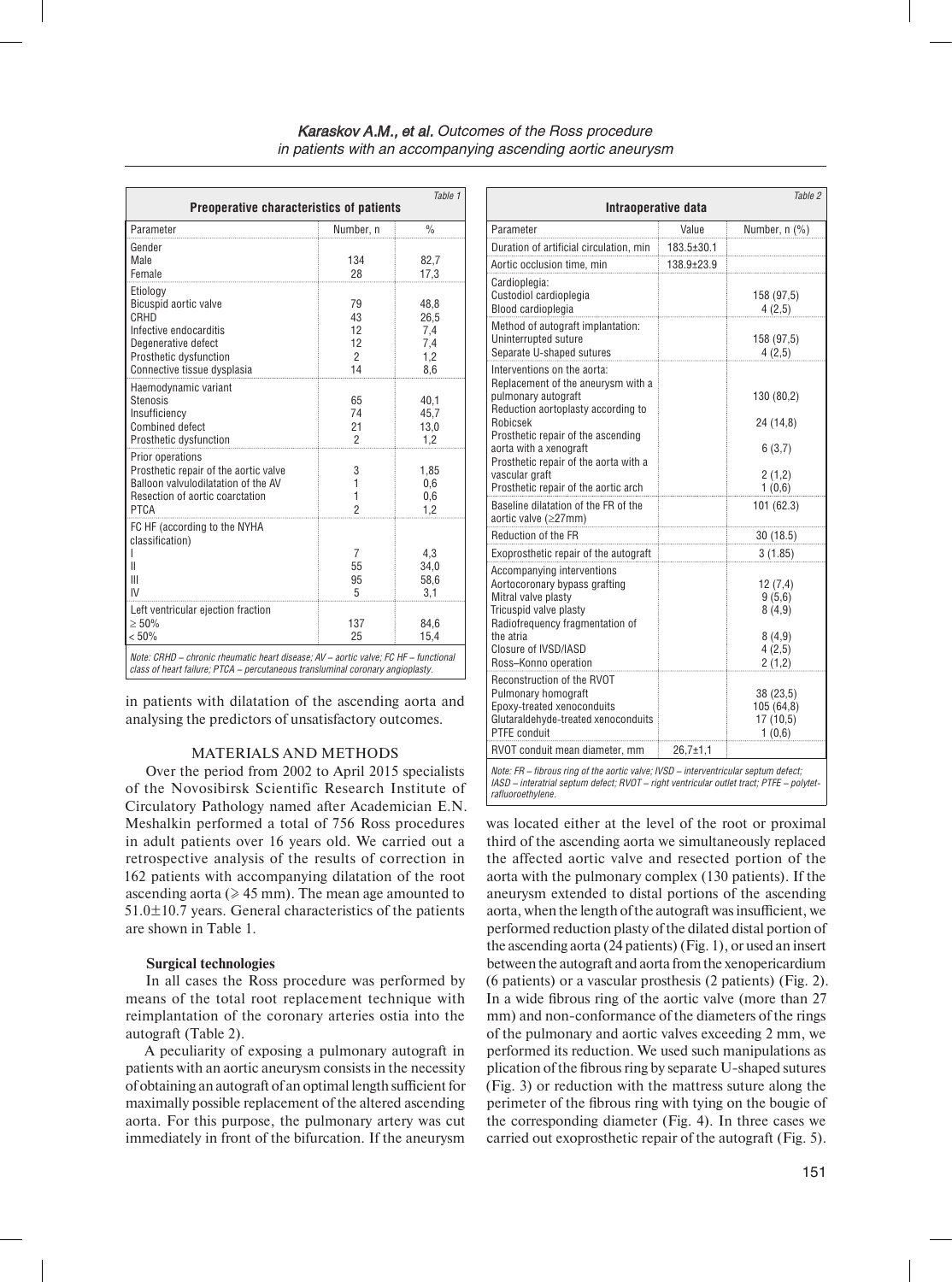

Fig. 1. Reduction aortoplasty of the ascending aortic portion.



Fig. 2. Prosthetic repair of the ascending aorta distal to the pulmonary autograft by an insert from the vascular graft.



Fig. 3. Reduction of the aortic valve fibrous ring by means of separate U-shaped sutures.



Fig. 4. Reduction of the aortic valve fibrous ring by means of an interrupted suture: a) fibrous ring after reduction by the uninterrupted mattress suture with the use of xenopericardium strips (the suture is pulled outward in the projection of the noncoronary sinus); b) fibrous ring is reduced with a reinforcing suture on a 25-mm bougie.

#### **Assessment of autograft function**

All patients after cutting off artificial circulation were intraoperatively subjected to transesophageal EchoCG in order to assess haemodynamics on the neoaortic valve. It was followed by control transthoracic ultrasound examination prior to discharge and at annual examination. After discharge, we examined a total of 132 (81.5%) patients. The average duration of follow up amounted to  $40.1 \pm 21.6$  months.

### **Statistical analysis of data**

The obtained findings were assessed by means of the Statistica 6.0 package. The results are represented as the mean and standard deviation  $(M\pm\sigma)$ . The actuarial freedom from secondary operations/dysfunction of the autograft was calculated according to the Kaplan– Mayer technique. We also analysed risk factors for the development of autograft insufficiency (aortic insufficiency above moderate) and dilatation of the autograft (diameter ≥40 mm) in the postoperative period. The first stage consisted in correlation analysis using the gamma-coefficient. The factors having significant correlation or closer to that  $(p \le 0.01)$  were included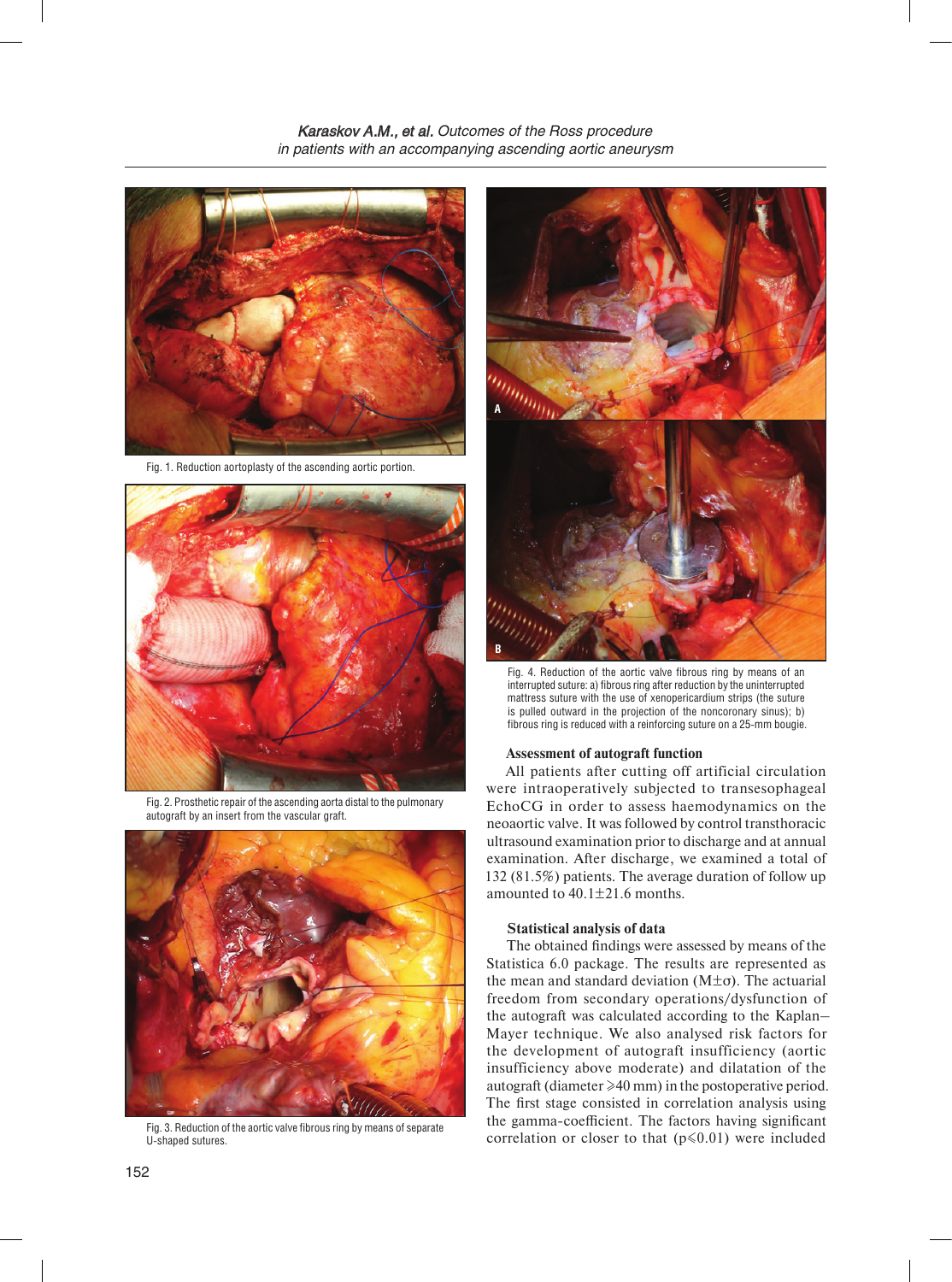

Fig. 5. Exoprosthetic repair of the autograft with a vascular prosthesis: a) pulmonary autograft is placed into the vascular prosthesis; b) formation of holes in the vascular graft for ostia of coronary arteries; c) a distal line of sutures between the autograft and vascular prosthesis is formed; d) final view of the operation. The dilated portion of the aorta distal to the autograft is replaced with an insert from the vascular prosthesis.

into the regression model. Differences at  $p<0.05$  were regarded as statistically significant.

## RESULTS

Hospital lethality amounted to 5.6%. In the early postoperative period pronounced aortic insufficiency was revealed in 3 (1.9%) patients, all of whom underwent secondary prosthetic replacement of the aortic valve with a mechanical prosthesis. At discharge, moderate aortic insufficiency was observed in 3 patients. In the remaining cases, regurgitation on the autograft was not observed, or was insignificant.

One lethal outcome was observed in the remote period, with the cause of death being ischaemic stroke.

Indications for repeat interventions were considered to be pronounced aortic insufficiency, aneurysm of the autograft/ascending portion of the aorta (diameter  $\ge 55$ mm), and false aneurysms. Reoperations on the autograft

were carried out in 7 (5.3%) patients with pronounced aortic insufficiency, who undergone secondary repeat prosthetic repair replacement of the aortic valve with a mechanical prosthesis. The mean time from the Ross procedure to reoperations amounted to 19±9.4 months. In six cases autograft dysfunction was caused by FR dilatation, in one case – infective endocarditis. There were no secondary operations on the ascending aorta, however 2 patients were found to have dilation up to 5.0 cm, with no haemodynamic changes on the neoaortic valve.

The actuarial freedom from reoperation on the autograft 5 years after amounted to  $89.0 \pm 6.6\%$  (Fig. 6). There were no lethal outcomes in secondary operations.

The correlation analysis revealed that the development of autograft insufficiency was influenced by the initial baseline dilatation of the FR of the aortic valve and uncorrected arterial hypertension (AH) in the postoperative period (Table 3). The regression model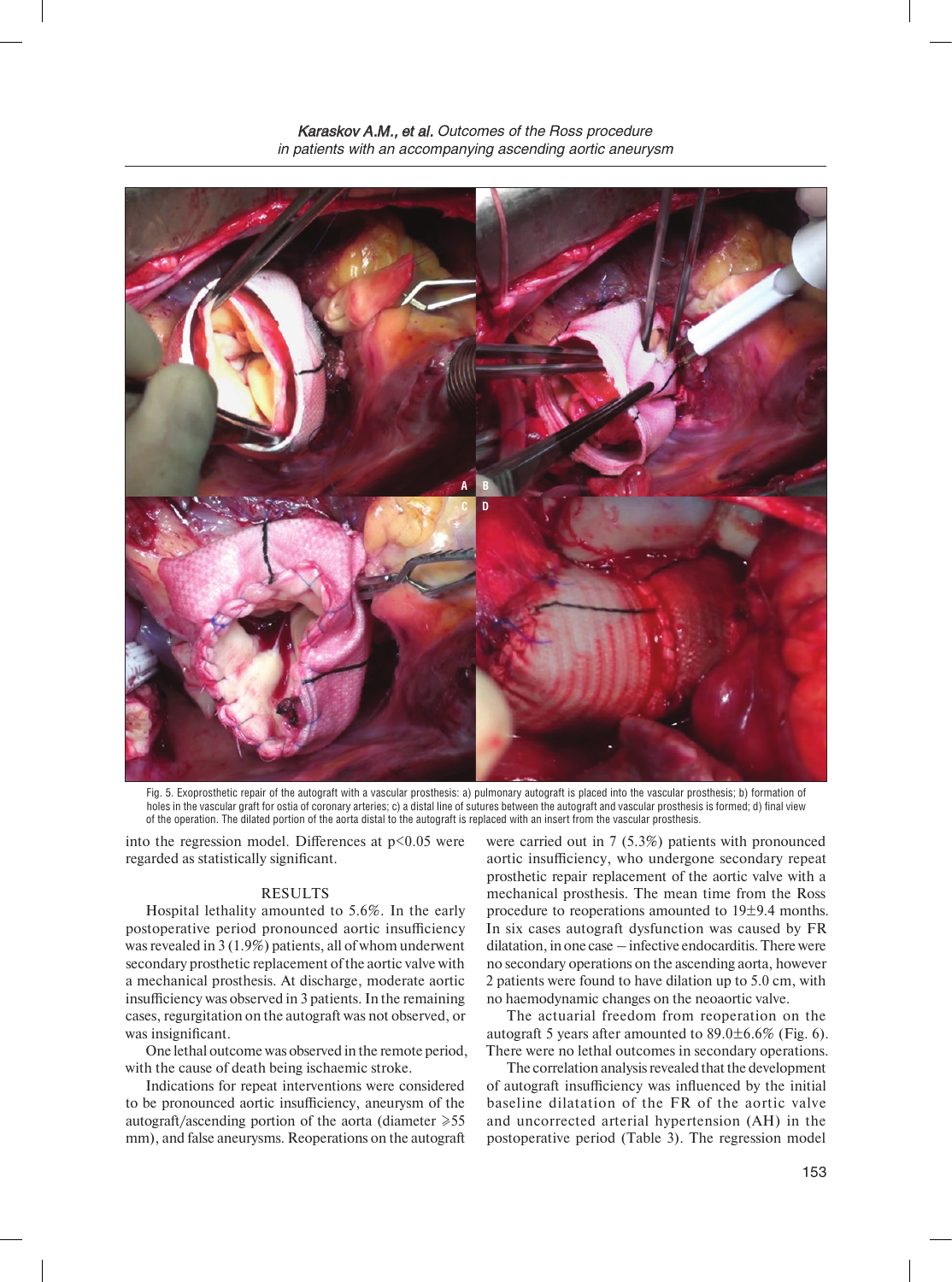

showed that dilatation of the FR and arterial hypertension were also independent predictors for the development of autograft dysfunction in the remote period.

In the group of patients with initially dilated FR, the 5-year actuarial freedom from reoperations on the autograft amounted to  $71.1 \pm 10.3\%$ , whereas in the group of patients with FR less than 27 mm there were no reoperations (Fig. 7).

Assessing efficacy of FR reduction revealed no significant influence thereof on progression of aortic regurgitation ( $p=0.08$ ).

Aortic insufficiency of  $\geq 2$  degree in the early postoperative period was not a statistically significant factor, which may be explained by a small number of patients  $(n=3)$  with moderate regurgitation at the time of discharge.

The findings of postoperative ultrasound examination and MSCT showed no significant increase in the aortic dimensions at all levels as compared with the data at discharge (Table 4).

| Table 3<br>Analysis of predictors of the development<br>of autograft insufficiency in the postoperative period |                     |          |                       |      |  |  |
|----------------------------------------------------------------------------------------------------------------|---------------------|----------|-----------------------|------|--|--|
| Parameter                                                                                                      | Univariate analysis |          | Multivariate analysis |      |  |  |
|                                                                                                                | Gamma               | р        | 0R                    |      |  |  |
| Gender                                                                                                         | 0.16                | 0.08     | በ 26                  | በ 14 |  |  |
| Aortic insufficiency                                                                                           | 0.05                | 0.76     |                       |      |  |  |
| Bicuspid aortic valve                                                                                          | -0.1                | በ 46     |                       |      |  |  |
| FR dilatation ( $\geq$ 27 mm)                                                                                  | 0.55                | 0.0007   | 52                    |      |  |  |
| Aortic aneurysm aetiology (connective<br>tissue dysplasia)                                                     | 0.33                | 0.2      |                       |      |  |  |
| Nature of intervention on the aorta                                                                            | በ 13                | በ 39     |                       |      |  |  |
| Active infective endocarditis (before/after<br>the operation)                                                  | -0.03               | 0.93     |                       |      |  |  |
| AOI of $\geq$ 2 degree in the early postoperative<br>period                                                    | 0.14                | በ 48     |                       |      |  |  |
| Postoperative arterial hypertension                                                                            | 0.87                | < 0.0001 | 36                    | 0.03 |  |  |
| Note: Gamma – correlation coefficient, $OR - odds$ ratio, $AOI - aortic$ insufficiency.                        |                     |          |                       |      |  |  |



autograft depending on the diameter of the fibrous ring of the aortic valve: on the axis of ordinate (y) – actuarial freedom from reoperations (in %); on the axis of abscissa  $(x)$  – time after operation (in months); red dotted line – freedom from reoperations with the diameter of the FR of the aortic valve <27 mm; blue solid line – freedom from reoperations with the diameter of the FR of the aortic valve ≥27 mm.

The correlation analysis revealed relationship between uncorrected arterial hypertension and dilatation of the autograft ascending aorta in the postoperative period, however the multivariate analysis revealed no statistically significant influence of the analysed factors on the development of dilation of the autograft (Table 5).

#### DISCUSSION

In aortic valve defects combined with an ascending aortic aneurysm the most frequently used procedure is either the Bentall–DeBono procedure or separate prosthetic repair of the aortic valve and ascending aorta. Disadvantages of these methods are associated with implantation of a mechanical prosthesis: necessity of life-long anticoagulant therapy, high risk for the development of thromboembolic complications and

> haemorrhage [13, 14]. Besides, prosthetic replacement of the aortic valve with a mechanical prosthesis is associated with a relatively high risk of prosthetic endocarditis associated with elevated mortality [15]. In some patients negative influence on quality of life may be exerted by the sound of the working closing element of the valve [16].

> The Ross procedure is an alternative to the conventional methods of prosthetic repair of the aortic valve. Using a pulmonary autograft in the aortic position makes it possible to obtain excellent haemodynamic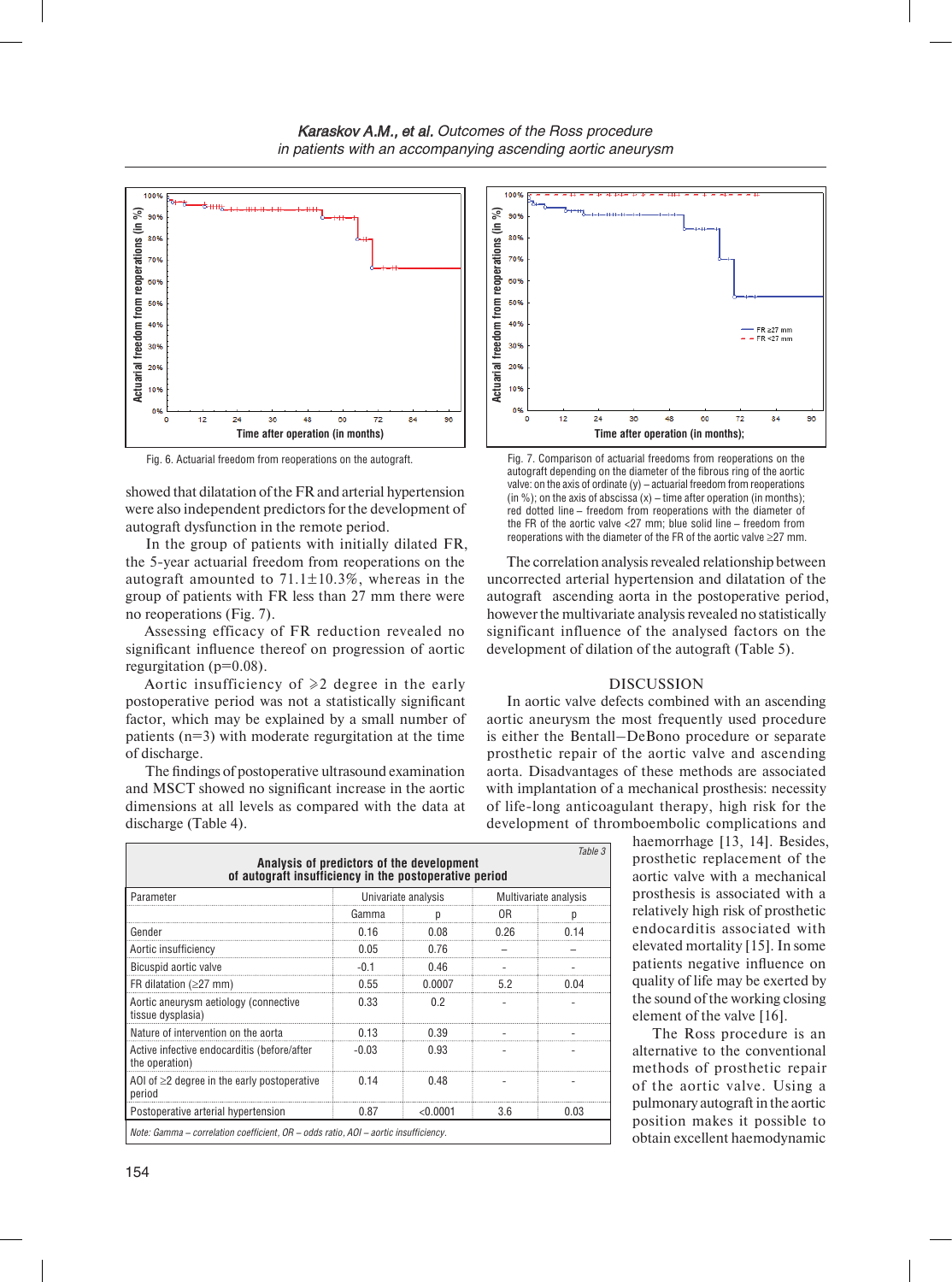| Table 4<br>Dynamics of aortic dimensions after operation       |                    |                |               |                  |                                                                                 |               |                  |
|----------------------------------------------------------------|--------------------|----------------|---------------|------------------|---------------------------------------------------------------------------------|---------------|------------------|
|                                                                | Prior to operation | At discharge   |               |                  | After 12 months After 24 months After 36 months After 48 months After 60 months |               |                  |
| FR, mm                                                         | $26.4 \pm 2.8$     | $25.1 + 1.6$   | $254+18*$     | $256+16*$        | $256+17*$                                                                       | $25.8 + 1.9*$ | $25.7 \pm 1.9^*$ |
| Sinuses, mm                                                    | $45.6 \pm 8.6$     | $33.7 \pm 3.8$ | $34.1 + 4.3*$ | $35.3 \pm 4.5^*$ | $356+43*$                                                                       | $36.3 + 5.3*$ | $37.8 \pm 5.8^*$ |
| Ascending portion, mm                                          | $53.4 \pm 7.8$     | $34.8 \pm 4.6$ | $357+49*$     | $361+46*$        | $36.3 \pm 3.7$ *                                                                | $37.5 + 4.7*$ | $38.9 \pm 5.7$ * |
| Note: $*$ p >0.05 (compared with the parameters at discharge). |                    |                |               |                  |                                                                                 |               |                  |

*Table 5*  **Analysis of predictors for the development of autograft dilatation in the postoperative period**

| Parameter                                                     | Univariate analysis |      | Multivariate analysis |      |  |  |  |
|---------------------------------------------------------------|---------------------|------|-----------------------|------|--|--|--|
|                                                               | Gamma               |      | Odds ratio            |      |  |  |  |
| Gender                                                        |                     | 05   |                       |      |  |  |  |
| Aortic insufficiency                                          |                     | በ 38 |                       |      |  |  |  |
| Bicuspid aortic valve                                         | በ 23                |      | n 7                   | በ 96 |  |  |  |
| FR dilation ( $\geq$ 27 mm)                                   | -0.03               | በ ጸ4 |                       |      |  |  |  |
| Connective tissue dysplasia                                   | 0.25                | 0.28 |                       |      |  |  |  |
| Character of intervention on the aorta                        | በ 22                | በጋ   |                       |      |  |  |  |
| Active infective endocarditis (before and after<br>operation) | 0.16                | 0.15 |                       |      |  |  |  |
| AOI of $\geq$ 2 degree in the early postoperative<br>period   | 0.13                | 0.18 |                       |      |  |  |  |
| Postoperative AH                                              | በ 34                | በ በ3 | ი 5                   |      |  |  |  |

We had shown earlier that the presence of an aneurysm of the ascending aorta did not increase the risk of re-operation [12]. Using a pulmonary autograft makes it possible to effectively remove the dilated portion of the aorta, with the majority of patients not developing meaningful dilatation of the autograft ascending aorta in the mid-remote period after the operation.

According to the literature data the main cause of the

results, which makes it possible to refuse anticoagulant therapy, as well as to carry out lead an active way of life style [17, 18]. According to the literature data, a pulmonary autograft is superior to mechanical prostheses by haemodynamic characteristics [19, 20], whereas and while the frequency of the development of thromboembolic complications and haemorrhage following after the Ross procedure is less [21]. It was also demonstrated that remote survival after the Ross procedure is superior to that of using mechanical prostheses and allografts and comparable to survival in the general population [22–24]. However, some a series of authors explain advantages in the remote survival rate by a more careful selection of patients for the operation [21]. On the other hand, optimization of anticoagulant therapy in implantation of mechanical prostheses in the aortic position makes it possible to decrease the risk of complications and to increase survival [25].

R. Elkins, et al. showed safety and efficacy of prosthetic replacement of the aortic valve with a pulmonary autograft in patients with an aortic aneurysm. The authors suggested in dilation of the aorta to additionally carry out reduction aortoplasty, in aneurysm – prosthetic repair of the ascending aorta with a vascular graft [2, 26]. It was also shown that the use of a vascular graft has a stabilizing effect on the sinotubular junction, preventing autograft dilatation in the remote period [18, 27].

According to some authors, the Ross procedure despite advantages did not find wide application in presence of an accompanying aneurysm of the ascending aorta, since such patients are running high risk for the development of autograft dysfunction in the remote period [7].

development of autograft dysfunction is dilatation of the neo-aortic root (primarily at the level of the fibrous ring and sinotubular junction), leading to loss of cooptation of valvular leaflets and the appearance of regurgitation [23, 28]. The most significant risk factors for the development of insufficiency of a neo-aortic valve are as follows: baseline aortic insufficiency [17, 18, 23, 28–30], dilatation of the aortic valve FR [17, 18]; the total root replacement technique [31]; bicuspid aortic valve [32]; young age [33]; male gender [18]; arterial hypertension [22, 27, 33].

In our study the main cause of dysfunctions was also dilatation of the autograft FR. Independent predictors of the development of aortic insufficiency in the postoperative period turned out to be a wide FR  $(\geq 27)$ mm) and uncorrected arterial hypertension. The initial aortic insufficiency and bicuspid aortic valve, if not combined with FR dilation, did not increase the risk for autograft dysfunction. We consider that a wide FR should compulsorily be reduced and reinforced. Some authors reported efficacy of reducing methodics [18, 27]. However, there also exists a controversial point of view. According to T. David, et al., reduction of the FR does not prevent the development of autograft dysfunction since a wide RF is an indirect sign of connective tissue dysplasia [17]. We did not reveal significant effect of FR reduction on progression of aortic insufficiency in the postoperative period, which can probably be explained by a short term of follow up in this subgroup of patients.

It is known that adaptation of physical properties of a pulmonary autograft to systemic haemodynamics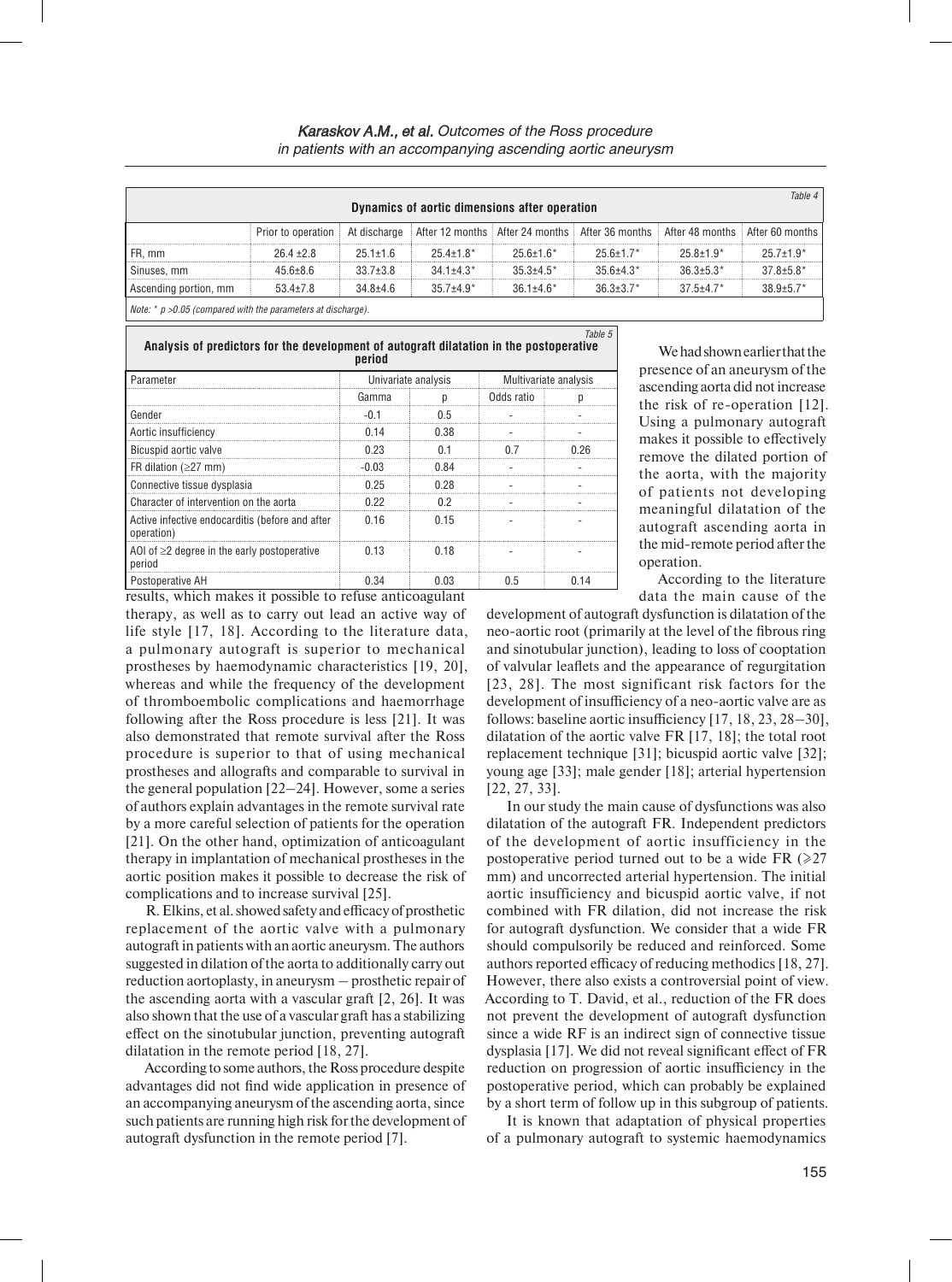occurs in early postoperative terms [34]. Therefore, correction of arterial hypertension may prevent early dilation and dysfunction of the autograft. We attain grate importance to the protocol of strict antihypertensive therapy, especially during the first 6 months after the Ross operation procedure.

In order to prevent autograft dilatation, especially in high-risk patients, various methods of reinforcing the autograft have been proposed. The most commonly frequently used is external fixation of the FR and sinotubular crest with teflon strips or pericardium, stabilization of the sinotubular crest with a vascular graft. In the literature there is description a method of reinforcing the neoroot by means of inserting a pulmonary autograft into the vascular prosthesis [35], but in doing so a series of the autograft's physiological properties are lost. We used this technique technology in 3 patients, however small experience does not allow us to evaluate it efficacy in the remote period.

Using a pulmonary autograft for replacing the aortic valve and ascending aorta is contraindicated in pathology of the mitral valve, requiring its prosthetic repair, in anomalies of the pulmonary artery valve, pronounced systolic dysfunction of the left ventricle, multiple-vessel lesion of the coronary bed [36]. The most prevailing opinion is that the Ross procedure is appropriate feasible only in young patients [17]. However, there are studies suggesting safety and efficacy of this method in patients over 60 years [37]. In our opinion, the age should not be a determining factor while deciding upon a possibility of carrying out the Ross procedure. An individual approach is required with due regard for the patient's wishes, anatomical peculiarities, and accompanying diseases. However, at the age over 65 years preference should be given to biografts and allografts. According to the opinion of most authors, connective tissue dysplasia (Marfan syndrome and others) is an absolute counterindication to using a pulmonary autograft [36], although there are sporadic reports regarding successful use of the modified Ross procedure (with encasing of the autograft into the vascular prosthesis) in such patients [38]. We also have experience in carrying out the Ross procedure in 14 patients with connective tissue dysplasia (of these, 3 patients with confirmed Marfan syndrome) with good immediate results. Taking into consideration a short term of follow up  $(20.7\pm3.1 \text{ months})$  we currently cannot speak in the affirmative of feasibility of carrying out the Ross procedure in this cohort of patients.

Indications for reoperation in patients with autograft dilatation with no significant aortic regurgitation remain disputable [18, 39]. Considering the literature-described cases of dissection of the dilated autograft [40], it is probable that policy in such situations should be more active. When determining indications for reoperation, we are guided by the recommendations of the European

Society of Cardiology [4]. An indication for secondary reconstructive interventions on the ascending aorta with no aortic insufficiency we consider to be the diameter at the level of the autograft/ascending aorta to be more than 55 mm, with a diameter of 50 mm requiring dynamic follow up with assessment of aortic dimensions twice a year. Accretion of the aortic diameter by 3 mm and more per year surgical treatment is also indicated.

In our series, all patients with autograft dysfunction were subjected to secondary replacement of the aortic valve with a mechanical prosthesis. However, according to some publications this cohort of patients may successfully be treated by valve-sparing methods (David and Yacoub) with comparable results of valve-sparing operations for treating aneurysms of the native aorta [27, 41, 42].

# **CONCLUSION**

The results of the study demonstrate that the Ross procedure is safe and effective in patients with ascending aortic aneurysm. A principal technological aspect of the operation is exposure of an optimal-length pulmonary complex for total replacement of the aneurysmatically altered portion of the ascending aorta. In insufficient length, thinned wall of the autograft it is necessary to use synthetic (biological) materials for replacement of the ascending aorta. In the postoperative period there is no significant increase in aortic dimensions at all levels as compared with the findings at discharge. The main predictor for the development of autograft dysfunction is dilatation of the FR of the aortic valve of more than 27 mm, thus requiring reduction of the ring in combination with its reinforcement. Not a less important risk factor is arterial hypertension, thus suggesting necessity of strict compliance with antihypertensive therapy in the postoperative period.

## ЛИТЕРАТУРА/REFERENCES

- 1. *Leyh R.G., Hagl C., Kofidis T., Haverich A.* Impact of ascending aorta replacement combined with a Ross procedure on autograft root distensibility and function in patients with combined pathology of the aortic valve and ascending aorta. Interact. Cardiovasc. Thorac. Surg. 2003; 2: 116–119.
- 2. *Elkins R.C., Lane M.M., McCue C.* Ross procedure for ascending aortic replacement. Ann. Thorac. Surg. 1999; 67: 1843–1845.
- 3. *Michelena H.I., Desjardins V.A., Avierinos J.F., et al.*  Natural history of asymptomatic patients with normally functioning or minimally dysfunctional bicuspid aortic valve in the community. Circulation. 2008; 117: 2776– 2784.
- 4. *Erbel R., Aboyans V., Boileau C., et al.* 2014 ESC Guidelines on the diagnosis and treatment of aortic diseases. Eur. Heart J. 2014; 35: 2873–2926.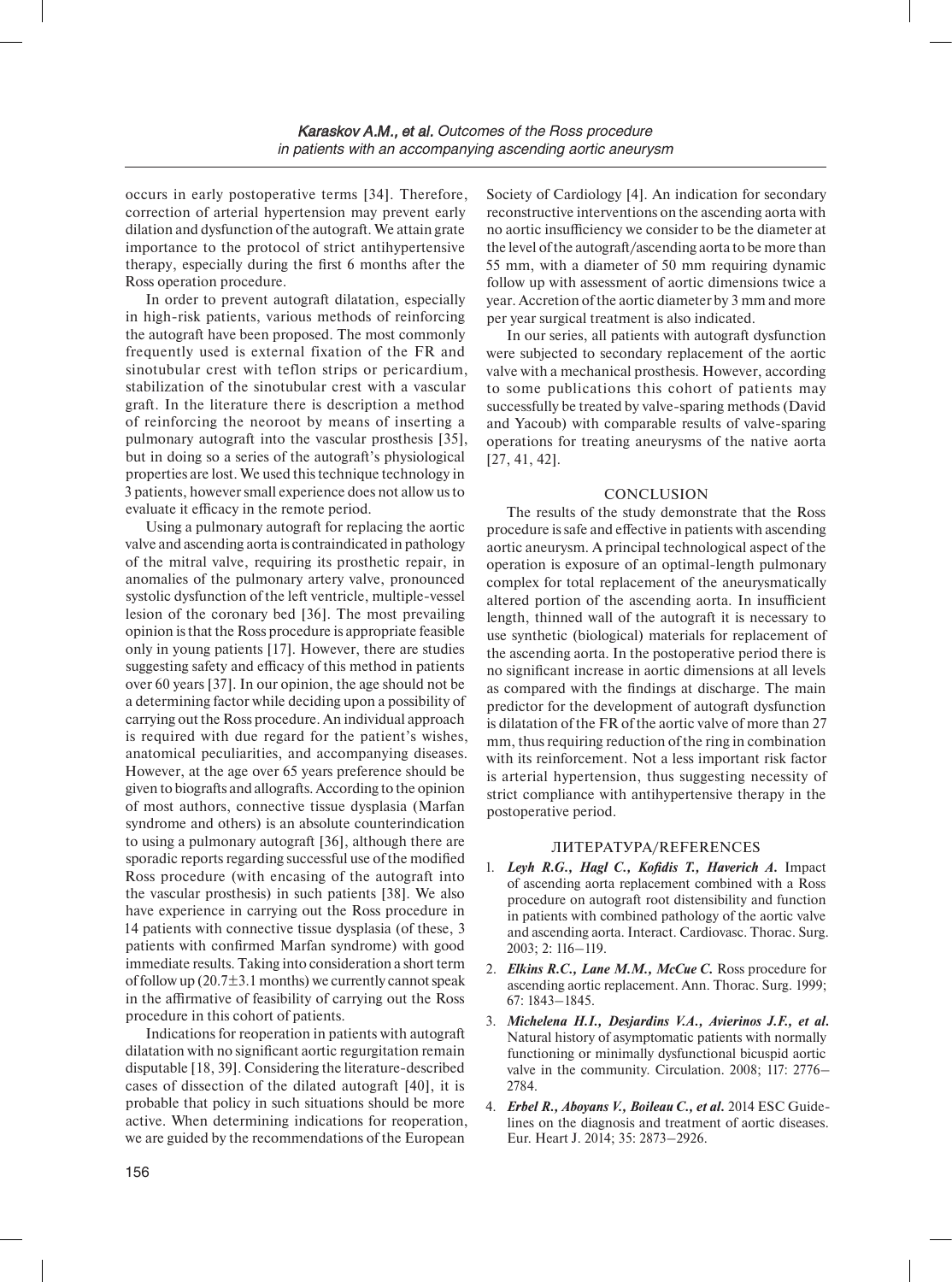- 5. *Takkenberg J.J., Klieverik L.M., Bekkers J.A., et al.* Allografts for aortic valve or root replacement: insights from an 18-year single-center prospective follow-up study. Eur. J. Cardiothorac. Surg. 2007; 31: 851–859.
- 6. *O'Brien M.F., Harrocks S., Stafford E.G., et al.* The homograft aortic valve: a 29-year, 99.3% follow up of 1,022 valve replacements. J. Heart Valve Dis. 2001; 10(3): 334–344.
- 7. *Luciani G.B., Favaro A., Casali G., et al.* Ross operation in the young: a ten-year experience. Ann. Thorac. Surg. 2005; 80: 2271–2277.
- 8. Litasova E.E., Nazarov V.M., Zheleznev S.I., et al. First experience with the Ross procedure as repeat valve correction. Pathology of Circulation 2009; 4: 9–13 (in Russian).
- 9. *Karaskov A.M., Zheleznev S.I., Bogachev A.B., et al.*  Ross procedure as a stage of combined intervention for combined pathology of the heart. Cardiology and Cardiovasular Surgery. 2010; 3: 64–67 (in Russian).
- 10. *Karaskov A.M., Zheleznev S.I., Bogachev A.B., et al.*  Ross procedure in patients with pronounced left-ventricular systolic dysfunction. Pathology of Circulation. 2013; 1: 5–11 (in Russian).
- 11. *Karaskov A.M., Demin I.I., Sharifulin R.M., et al.*  Various types of conduits for reconstruction of outflow pathways from the right ventricle in adults undergoing Ross procedure: comparative analysis. Pathology of Circulation. 2013; 2: 23–27 (in Russian).
- 12. *Karaskov A.M., Demin I.I., Sharifulin R.M., et al.* Risk factors for the development of pulmonary autograft dysfunction after the Ross procedure. Cardiology and Cardiovascular Surgery. 2015; 2: 54–68 (in Russian).
- 13. *Vink R., Kraaijenhagen R.A., Hutten B.A., et al.* The optimal intensity of vitamin k antagonists in patients with mechanical heart valves: a meta-analysis. J. Am. Coll. Cardiol. 2003; 42: 2042–2048.
- 14. *Takkenberg J.J., Puvimanasinghe J.P., van Herwerden L.A.* Optimal target international normalized ratio for patients with mechanical heart valves. J. Am. Coll. Cardiol. 2004; 44: 1142–1143.
- 15. *Vongpatanasin W., Hillis L.D., Lange R.A.* Prosthetic heart valves. N. Engl. J. 1996; 335: 407–416.
- 16. *Blome-Eberwein S.A., Mrowinski D., Hofmeister J., Hetzer R.* Impact of mechanical heart valve prosthesis sound on patients' quality of life. Ann. Thorac. Surg. 1996; 61: 594–602.
- 17. *David T.E., David C., Woo A., et al.* The Ross procedure: outcomes at 20 years. J. Thorac. Cardiovasc. Surg. 2014; 147: 85–94.
- 18. *Elkins R.C., Thompson D.M., Lane M.M., et al.* Ross operation: 16-year experience. J. Thorac. Cardiovasc. Surg. 2008; 136: 623–630.
- 19. *Porter G.F., Skillington P.D., Bjorksten A.R., et al.* Exercise hemodynamic performance of the pulmonary autograft following the Ross procedure. J. Heart Valve Dis. 1999; 8: 516–521.
- 20. *Doss M., Wood J.P., Kiessling A.H., Moritz A.* Comparative evaluation of left ventricular mass regression after aortic valve replacement: a prospective randomized analysis. J. Cardiothorac. Surg. 2011; 6: 136.
- 21. *Klieverik L.M., Noorlander M., Takkenberg J.J., et al.*  Outcome after aortic valve replacement in young adults: is patient profile more important than prosthesis type? J. Heart Valve Dis. 2006; 15(4): 479–487.
- 22. *El-Hamamsy I., Eryigit Z., Stevens L.M., et al.* Longterm outcomes after autograft versus homograft aortic root replacement in adults with aortic valve disease: a randomised controlled trial. Lancet. 2010; 376: 524– 531.
- 23. *Mokhles M.M., Rizopoulos D., Andrinopoulou E.R., et al.* Autograft and pulmonary allograft performance in the second post-operative decade after the Ross procedure: insights from the Rotterdam Prospective Cohort Study. Eur. Heart J. 2012; 33: 2213–2224.
- 24. *Andreas M., Wiedemann D., Seebacher G., et al.* The Ross procedure offers excellent survival compared with mechanical aortic valve replacement in a real-world setting. Eur. J. Cardiothorac. Surg. 2014; 46(3): 409–413.
- 25. *Mokhles M.M., Körtke H., Stierle U., et al.* Survival comparison of the Ross procedure and mechanical valve replacement with optimal self-management anticoagulation therapy propensity-matched cohort study. Circulation. 2011; 123: 31–38.
- 26. *Elkins R.C.* The Ross operation in patients with dilation of the aortic annulus and of the ascending aorta. Oper. Tech. Cardiac Thorac. Surg. 1997; 12: 331–341.
- 27. *Brown J.W., Fehrenbacher J.W., Ruzmetov M., et al.*  Ross root dilation in adult patients: is preoperative aortic insufficiency associated with increased late autograft reoperation? Ann. Thorac. Surg. 2011; 92: 74–81.
- 28. *Charitos E.I., Takkenberg J.J., Hanke T., et al.* Reoperations on the pulmonary autograft and pulmonary homograft after the Ross procedure: an update on the German Dutch Ross registry. J. Thorac. Cardiovasc. Surg. 2012; 144(4): 813–823.
- 29. *Andreas M., Seebacher G., Reida E., et al.* A singlecentre experience with the Ross procedure over 20 years. Ann. Thorac. Surg. 2014; 97: 182–188.
- 30. *Weimar T., Charitos E.I., Liebrich M., et al.* Quo vadis pulmonary autograft – the ross procedure in its second decade: a single-center experience in 645 patients. Ann. Thorac. Surg. 2014; 97(1): 167–174.
- 31. Sievers H.H., Stierle U., Charitos I., et al. Fourteen years' experience with 501 subcoronary Ross procedures: surgical details and results. J. Thorac. Cardiovasc. Surg. 2010; 140: 816–822.
- 32. *Settepani F., Kaya A., Morshuis W.J., et al.* The Ross operation: an evaluation of a single institution's experience. Ann. Thorac. Surg. 2005; 79: 499–504.
- 33. *Takkenberg J.J., Klieverik L.M., Schoof P.H., et al.* The Ross procedure: a systematic review and meta-analysis. Circulation. 2009; 119: 222–228.